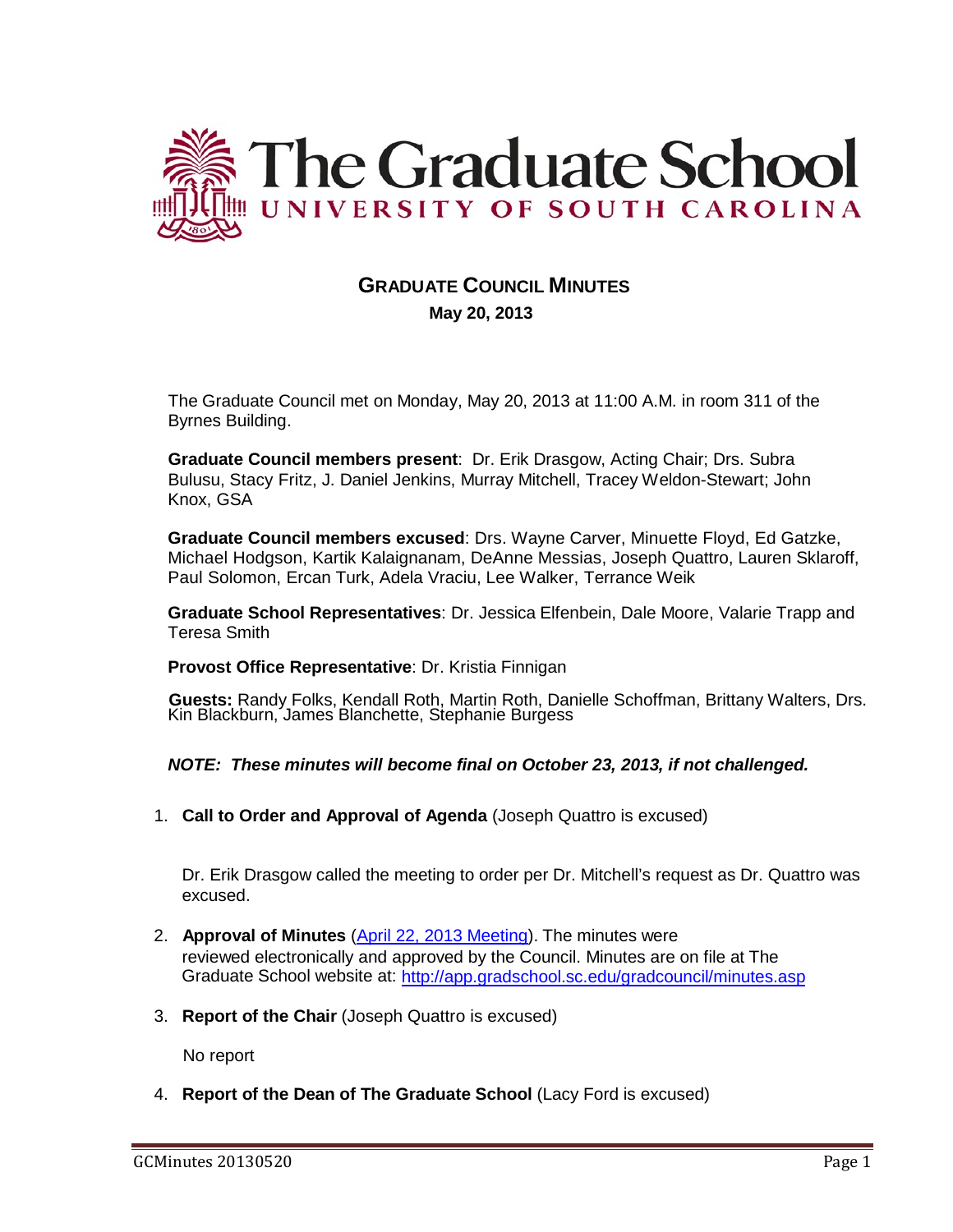Dr. Elfenbein reported on Dr. Ford's behalf expressing appreciation to the outgoing Graduate Council members for their service and welcoming the new members who will be joining the Graduate Council in the Fall.

#### 5. **Report of the Associate Dean / Secretary of the Graduate Council** (Murray Mitchell)

Dr. Mitchell addressed the outgoing members of the Council and thanked them for their service. He also welcomed the new members who as a tradition are invited to participate the last Graduate Council meeting preceding their term.

Dr. Mitchell reported on the Grievance, Appeals and Petitions procedures will be available in the Fall, along with a revised version of the Graduate Council Manual. For new members, the current version is available on line for your review, but will be revised by the Fall meetings.

Grievance, Appeals and Petitions procedures at other institutions reflect the same confusion experienced here with distinguishing issues presented among the terms Grievance, Appeal or Petition. The result will be that the operational definition for the three terms will be moot. Whether it is a Grievance, Appeal or Petition, the issue will still have to go through the same procedure of review by the instructor first, then the department, and then the college prior to review by the Graduate Council. However, no student issue will be denied due to confusion of labeling an issue as a Grievance, Appeal or Petition.

Further, the wording will be open-ended enough to allow the issue be reviewed regardless of the term used, the issue will be reviewed following the same procedure. However, the format of the form used will help us distinguish before the beginning of a presentation to identify that the issue is even one that falls under the authoritative purview of the Graduate Council. The new form will assist the Chair of the Committee to clearly state the issue to be voted on by the Committee.

Additionally, the issue of a Military tuition rate for Graduate Students still needs to be reviewed. It has been established that Activity Duty military qualify for in state tuition, but there is no final declaration regarding a general military rate for graduate students as there is for Undergraduate students. An effort for clarification of that issue will continue for discussion in the Fall. The Graduate Council seeks to support this initiative to benefit the many military families who come to this area and want to pursue higher education at the University of South Carolina.

# 6. **Report of the Graduate Student Association Representative** (John Knox)

Mr. Knox acknowledged that he is an outgoing GSA representative and thanked the committee for the opportunity to serve during the Spring semester. Brittany Walter was introduced as the new GSA representative along with the current GSA President, Danielle Schoffman. He announced that the two will work together on new initiatives for graduate students to present to the Council in the Fall.

# 7. **Report of the Academic Policy and Practices Committee** (Paul Solomon is excused)

Dr. Mitchell commented that the renaming of the "Petition and Appeals Committee" to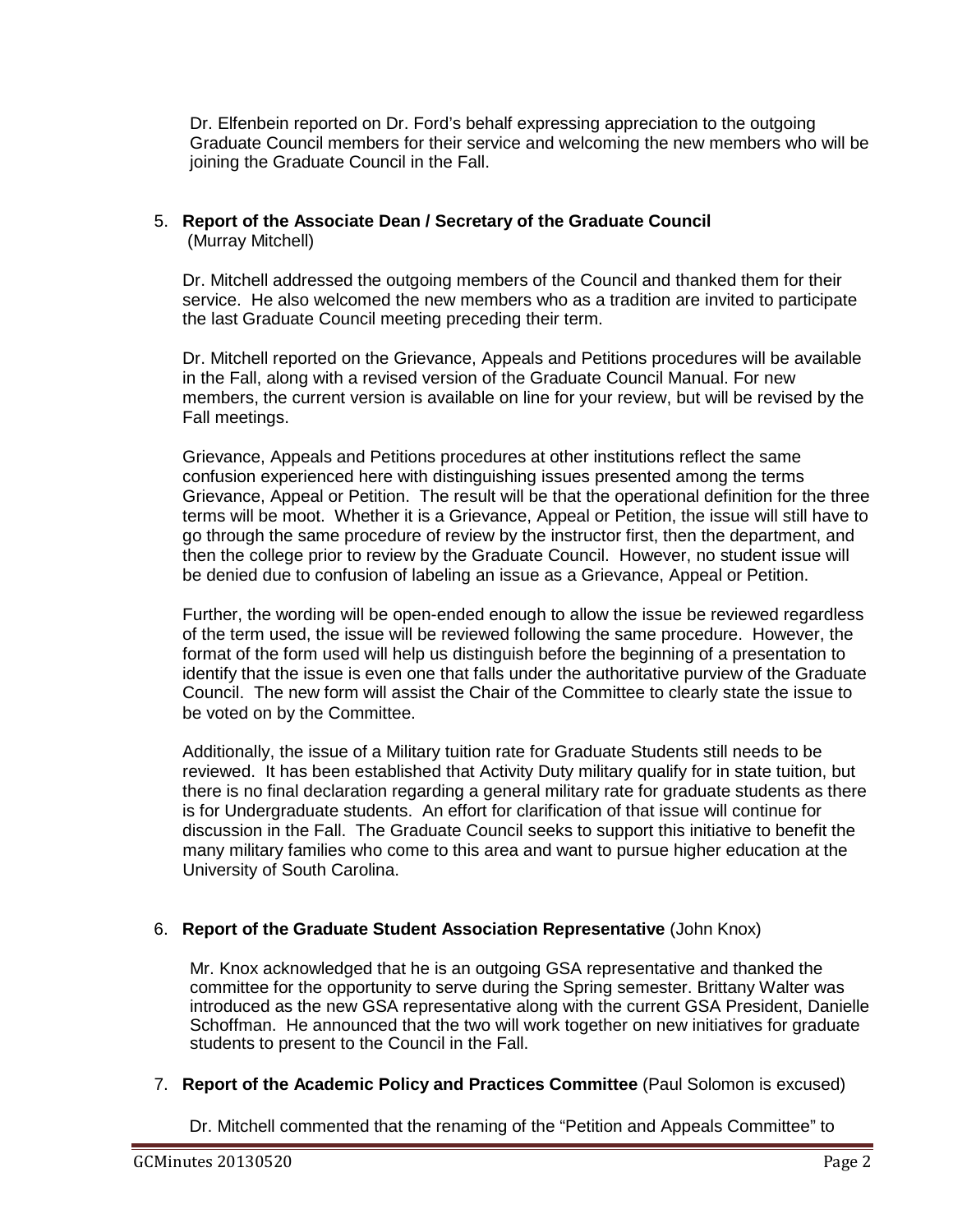"Grievances, Appeals and Petitions Committee" was previously approved by the Graduate Council and that further modification to the charge to this committee will be tabled until the Fall.

### 8. **Report of the Committee on 500/600 Level Courses, Distance Education and Special Courses** (Murray Mitchell)

A listing of 500/600 Level Courses was presented to Council. No action was required on these courses. The listing was presented to the Council for informational purposes only.

# **Distance Education Delivery <b>APPROVED**

[PHYT J 806 Clinical Pathology and Differential Diagnosis](http://gradschool.sc.edu/facstaff/gradcouncil/2012/PHYT%20J%20806%20Clinical%20Pathology%20and%20Differential%20Diagnosis%20DED_Redacted.pdf) (3) [Effective Term: Fall 2031]

[SOCY 350 / CRJU 351 Sociology of Juvenile Delinquency](http://gradschool.sc.edu/facstaff/gradcouncil/2012/SOCY%20350%20Sociology%20of%20Juvenile%20Delinquency%20DED.pdf) (3) [Effective Term: Fall 2013]

# **500/600 Level Courses APPROVED**

[SOWK 679/HPEB 679 Addressing Childhood Obesity through Community Approaches](http://gradschool.sc.edu/facstaff/gradcouncil/2012/SOWK%20679%20Addressing%20Childhood%20Obesity%20through%20Community%20Approaches%20NCP_Redacted.pdf) (2) [Effective Term: Fall 2013]

[SOWK 678 /PUBH 678 Transforming Health Care for the Future](http://gradschool.sc.edu/facstaff/gradcouncil/2012/SOWK%20678%20Transforming%20Health%20Care%20for%20the%20Future%20NCP.pdf) (1) [Effective Term: Fall 2013]

# 9. **Fellowships and Scholarships Committee** (Wayne Carver is excused)

Dr. Elfenbein reported that 24 new Presidential Fellows begin their first you in the Fall. Additionally, three summer dissertation fellowships have been awarded. This will be the final group of awards as no additional funding is available. The SPARC grant program may be an alternative.

### 10. **Report of the Science, Math, and Related Professional Program Committee** (Edward Gatzke is excused)

Dr. Subra Bulusu presented on Dr. Gatzke's behalf on the following proposals:

# **COLLEGE OF ENGINEERING AND COMPUTING**

### *Biomedical Engineering*

### **Academic Program Actions Approved**

[Master of Engineering in Biomedical Engineering](http://gradschool.sc.edu/facstaff/gradcouncil/2012/Master%20of%20Engineering%20in%20Biomedical%20Engineering%20APA%20BCH%20u20130508.pdf) (30)

# **Learning Outcomes**

- The graduates shall have a satisfactory knowledge in Modeling and Simulation of Biomedical Systems.
- The graduates shall have a satisfactory knowledge in Human Cell and Molecular -- Biology for Biomedical Engineering.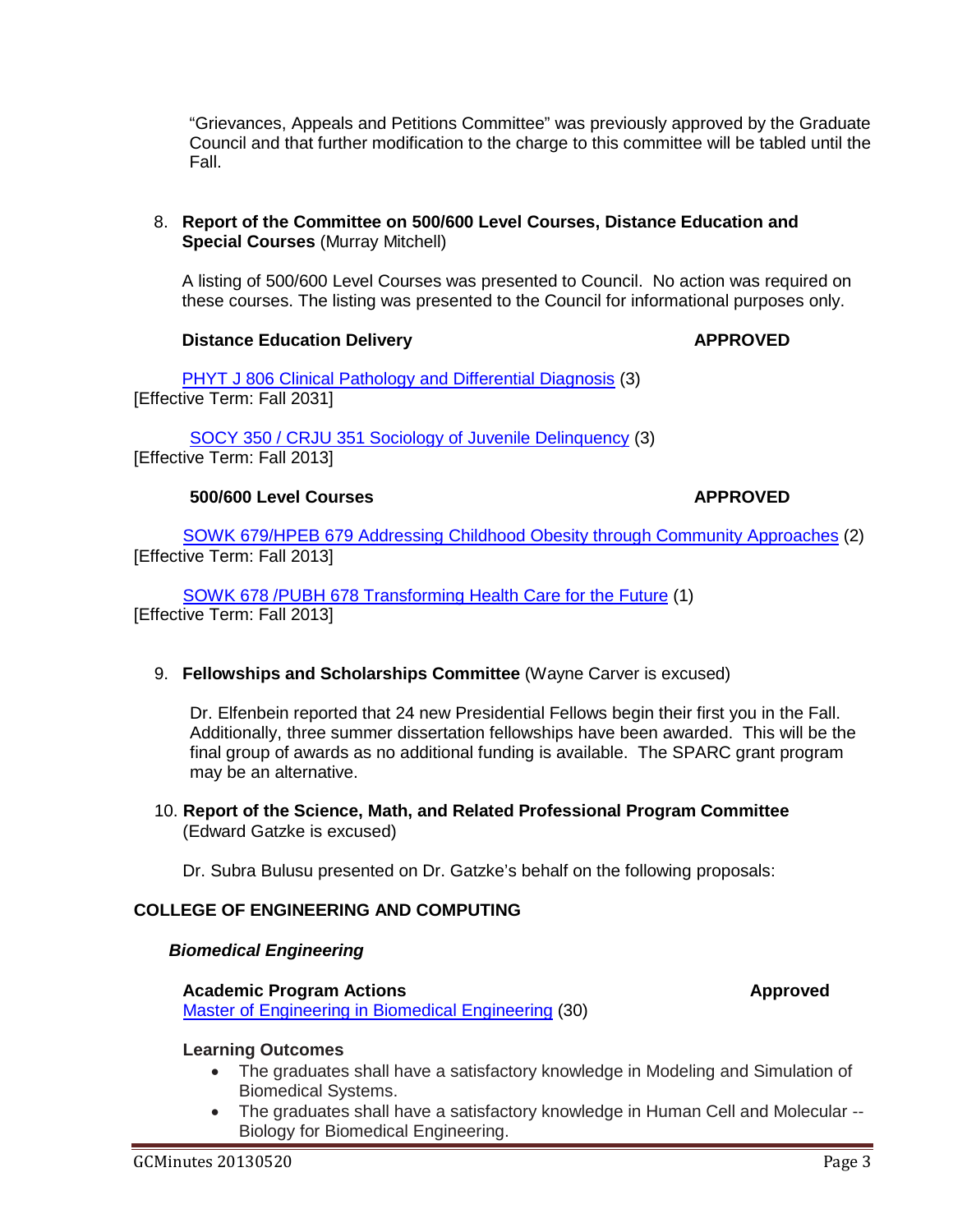- The graduates shall have a satisfactory knowledge in Transport Phenomena in Biomedical Systems.
- The graduates shall have a satisfactory knowledge in Human Anatomy and Physiology for Biomedical Engineering.

### **Degree Requirements (30 Hours)**

The Master of Engineering (M.E.) degree in biomedical engineering (BMEN) requires 30 credit hours of graduate level work beyond the B.S. degree. Students must complete of 12 hours in mandatory core BMEN courses (710, 713, 720, 723), 6 hours in approved BMEN core electives and 12 hours of additional approved electives.

### **Programs of Study**

It is the goal of the Biomedical Engineering Program to have students, with the advice of their academic advisor, create a program of study that fits their interests while ensuring that they are well educated in the multidisciplinary area of Biomedical Engineering. All students must complete a Program of Study form during the first semester of enrollment. A Program Adjustment form must be submitted whenever it is necessary to modify the program of study.

#### **Bachelor's/Master's Degrees Accelerated Program**

The Bachelor's/Master's Degrees Accelerated Program in Biomedical Engineering allows undergraduate students to utilize as many as nine credits of their undergraduate degree toward their M.E. degree. Only 500 level and above courses can be used for this purpose. Although it is not necessary, it is recommended that students interested in this mechanism of transferring credits to enroll in core BMEN graduate courses (BMEN 710, 713, 720 and 723) as part of B.S. / M.E. studies.

[Effective Term: Spring 2014]

### **ARNOLD SCHOOL OF PUBLIC HEALTH**

### *Epidemiology and Biostatistics*

### **New Course Proposal and Service Service Service Service Service Service Service Service Service Service Service Service Service Service Service Service Service Service Service Service Service Service Service Service Servi**

#### [EPID 802 Adv Analy](http://gradschool.sc.edu/facstaff/gradcouncil/2012/EPID%20802%20Advanced%20Analytical%20Methods%20in%20Epidemiology%20updated%20NCP%20JUS_Redacted.pdf) Methods in Epid (3)

Advanced and emerging analytic techniques in epidemiology with emphasis on application of methods, data analysis and interpretation.

[Prerequisite/Corequisites: EPID 741 and BIOS 757]

[Effective Term: Fall 2013]

### **COLLEGE OF NURSING**

### **New Course Proposal and Service Service Service Service Service Service Service Service Service Service Service Service Service Service Service Service Service Service Service Service Service Service Service Service Servi**

[NURS 770 Nursing Field Study](http://gradschool.sc.edu/facstaff/gradcouncil/2012/NURS%20770%20Nursing%20Field%20Study%20NCP.pdf) (1-3) Supervised field study in a selected area of clinical practice.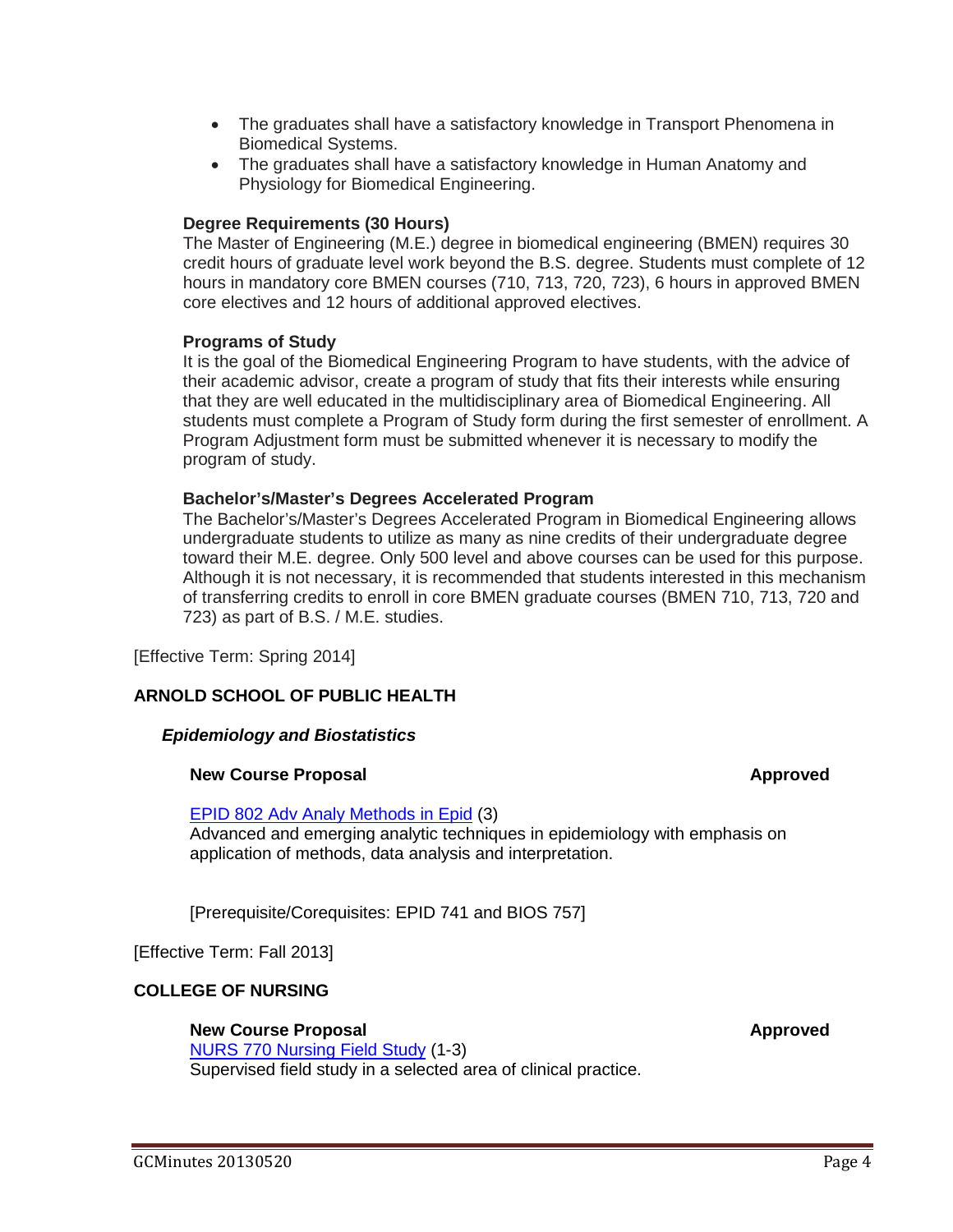[Prerequisites/Corequisites: NURS 702, NURS 704, NURS 707]

[Effective Term: Fall 2013]

11**. Report of the Humanities, Social Sciences, Education, and Related Professional Programs Committee** (Tracey Weldon-Stewart)

### **COLLEGE OF ARTS AND SCIENCES**

*School of Music*

**Academic Program Actions (Tabled until August)** [Master of Music Violin Pedagogy](http://gradschool.sc.edu/facstaff/gradcouncil/2012/Master%20of%20Music%20APA%20BCH%20JUS.pdf) Change of concentration

[Effective Term: Fall 2014]

### **MOORE SCHOOL OF BUSINESS**

*Economics*

#### **New Course Proposal <b>APPROVED**

[ECON 736 Applied Econometrics](http://gradschool.sc.edu/facstaff/gradcouncil/2012/ECON%20736%20Applied%20Econometrics%20NCP%20BCH%20updated20130506.pdf) **(3)**

Theory and application of linear regression analysis to economic problems. Course will present both finite-sample and asymptotic properties of regression estimators, and address problems that arise in using regression methods with economic data.

[Corequisites/Prerequisites: Stat 201; and Math 122 or Math 141]

[Effective Term: Fall 2014]

### *International Business*

### **Academic Program Actions APPROVED**

[Executive International Master of Business Administration](http://gradschool.sc.edu/facstaff/gradcouncil/2012/Executive%20International%20Master%20of%20Business%20Administration%20APA%20JUS.pdf) **(48)** Program Delivery Method Change

The Executive InternationalMaster of Business Administration (EIMBA) has been an ongoing and successful degree program in coordination with Tec de Monterrey-Guadalajara. In the existing model, students participate in classes that are taught by USC faculty at both the Tec and USC campuses. The EIMBA program is designed for experienced managers and senior professionals with a minimum of 5 years of work experience. Students are drawn primarily from the Mexican business community. The length of the program is 22 months, and graduates earn both an Executive International MBA from the Darla Moore Schoolof Business and an MA (Maestria en Administracion) from the Tecnologico de Monterrey.Classes are held at Tec de Monterrey, Campus Guadalajara, every third weekend. Half of the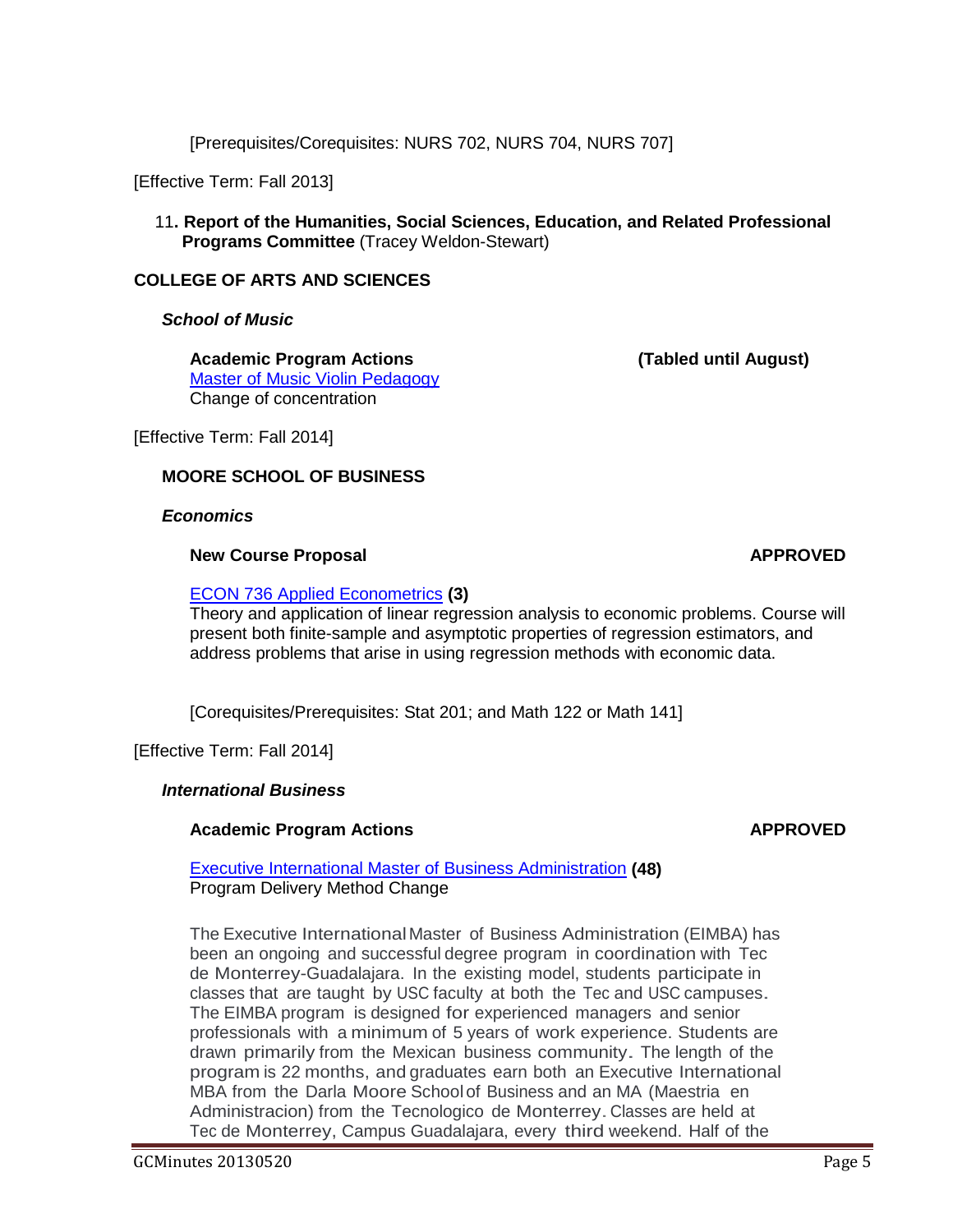classes are taught by professors of the Technologico de Monterrey, and half by professors of the Moore School, who travel to Guadalajara to facilitate the classes in person. The curriculum is composed of 10 core courses, four electives, and three seminars- two residencies in Columbia, SC and one international study experience (recent cohorts have traveled to Shanghai, China).

In addition to the existing model we would like to offer the same degree for students but with additionalopportunities for online delivery. Students would still be responsible for completion of the 48 hours of coursework as currently defined in the bulletin; however, they would be able to access the bulk of the content online. Courses delivered online would consist of both asynchronous and synchronous activities, ensuring opportunities for engagement among students within the class and between students and the professor. Students would meet in person as <sup>a</sup> cohort for nine of the fortyeight credit hours-one course to begin the program, one in the middle, and one as their last course in the program. Of these three in-person courses, one would be offered at the USC-Columbia campus, one at Tec de Monterrey, and one at a third abroad location. These courses would consist of intensive on-campus or international immersion experiences as well as asynchronous activities.

Of the existing courses, all core and seminar courses are already approved for distributed learning:

# **Ten Core Courses (30 Hours)**

ACCT 728 - Financial Accounting - approved ACCT 729 - Managerial Accounting - approved MGSC 711- Quantitative Methods in Business - approved ECON 720- Managerial Economics - approved DMSB 715- Global Finance - approved MBAD 702- Strategic Management - approved MGMT 770- Organization Behavior - approved MGSC 791- Operations Management - approved MGSC 796- Information Systems - approved DMSB 716- Global Marketing Management - approved

# **Global Business Issues Seminar (1 Hour)**

DMSB 725 - Global Business Issues - approved

# **International Management Seminar (2 Hours)**

DMSB 714 - Managing the Multinational Enterprise (Different course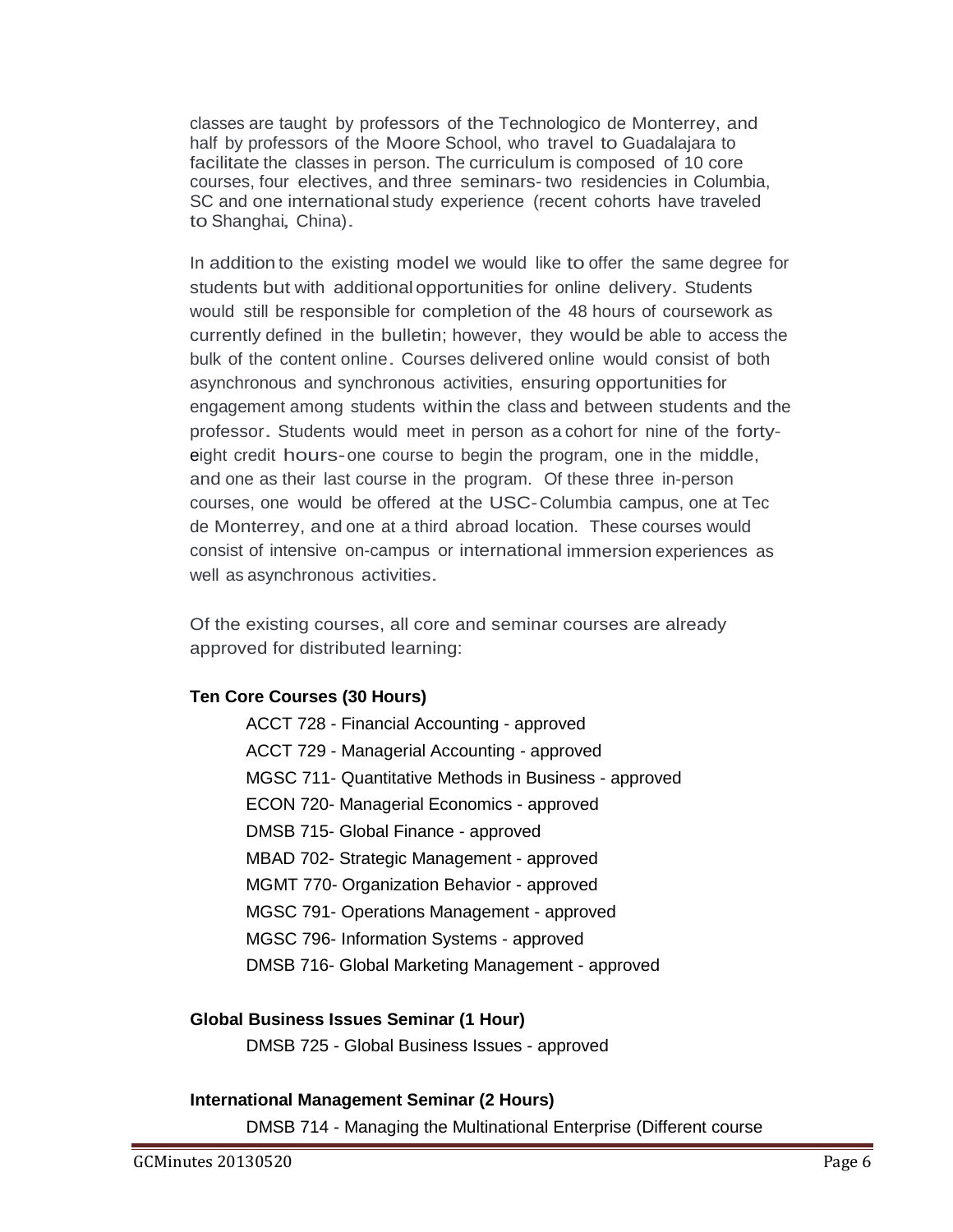title, "International Management", in the bulletin?) - approved

# **Three one-hour seminars regarding doing business chosen from courses includingthe following: (3 Hours)**

China

• DMSB <sup>727</sup> - Chinese Business Issues - *approved* India

• DMSB 728- Indian Business Issues- *approved* Japan

• DMSB 729- Japanese Business Issues - *approved* **Africa** 

• DMSB 730- African Business Issues - *approved* Latin America

• DMSB 731- Latin American Business Issues- *approved* Western Europe

• DMSB <sup>735</sup> - Western European Business Issues-*approved* Central and Eastern Europe

• DMSB 736- Central and Eastern European Business Issues - *approved*

# **Elective Courses (12 Hours)**

Students are required to take <sup>12</sup> elective hours. Currently, the Darla Moore School of Business has over 165 courses across each discipline that is already approved for distributed learning. Below is a sampling of some of these courses that could be taken as an elective:

ACCT 730 - International Accounting

ACCT 731 - Federal Taxes and Management Decisions

ACCT 732 - Auditing II

ACCT 733 - Accounting Regulation and Financial Reporting Issues

ACCT 734 - Accounting Research and Communication

ACCT 735 - Cost/Managerial Accounting III

DMSB 710- Financial Accounting in the Global Environment

DMSB 711- Global Strategic Management

DMSB 712 - Decision Analysis

DMSB 713 - Global Economics

DMSB 717- Management Accounting in the Global Environment

DMSB 718- Operations Management

DMSB 719 - Information Systems

DMSB <sup>720</sup> - InternationalOrganizational Behavior

IBUS 731- Global Competitive Analysis

IBUS 732 - Comparative Management

IBUS <sup>733</sup> - East/West Business

**IBUS 734- International Business Negotiations** 

IBUS 735- International Mergers and Acquisitions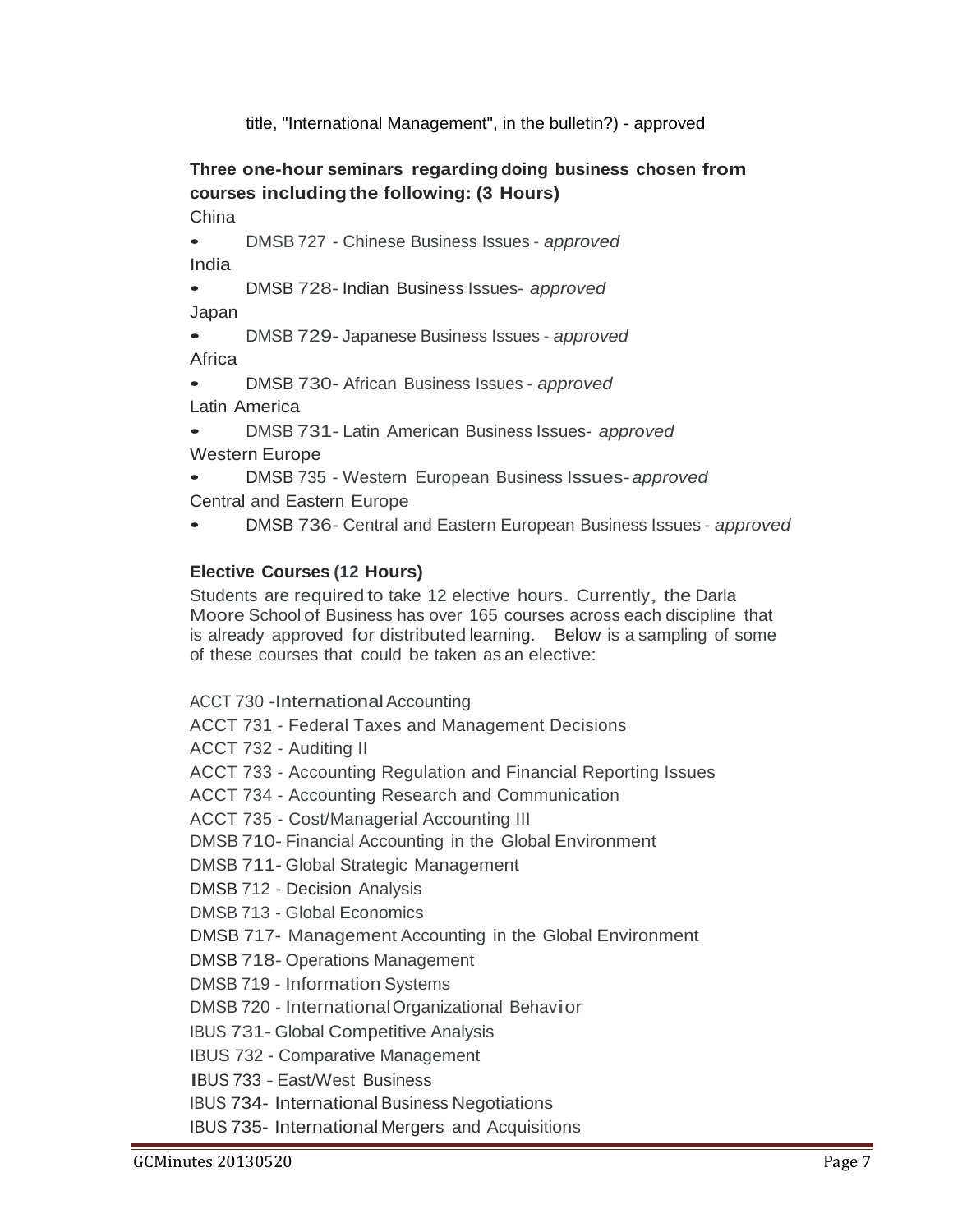IBUS 736- Strategic Management of Global Supply Chains IBUS 737- International Information Systems

This online model would allow for additionalflexibility for students pursuingthis degree. Additionally, it would relieve students of the burden of location. By offering an online component, it will be possible to serve students in other parts of Latin America.

[Effective Term: Fall 2013]

# Academic Program Actions **ACCONTENTS APPROVED**

FROM: Dual Degree - [Master of International Business/Master in International](http://gradschool.sc.edu/facstaff/gradcouncil/2012/MIB%20and%20MIB%20Internation%20Dual%20Degree%20APA%20BCH.pdf)  [Management Universita Bocconi Italy](http://gradschool.sc.edu/facstaff/gradcouncil/2012/MIB%20and%20MIB%20Internation%20Dual%20Degree%20APA%20BCH.pdf) (67.5) (30 at USC)

Graduate Dual Degree Programs

Master of Human Resources *I* Juris Doctor

• Human Resources *I* Law *M.H.R. I* J.D. Master of International Business *<sup>I</sup>* Master of International Management Ko9 University Turkey

• International Business *I* Management *I* M.I.B *I* MIM (Ko9 University Turkey)

- Master of Public Administration *I* Juris Doctor
- Public Administration *I* Law, *M.P.A. I* J.D.
- TO: Dual Degree Master of International Business/Master in International Management Universita Bocconi Italy (67.5) (30 at USC)

Graduate Dual Degree Programs

Master of Human Resources *I* Juris Doctor

• Human Resources *I* Law M.H.R. *I* J.D. Master of lnternational Business *I* Master of International Management Koy University Turkey

- International Business *I* Management *I* M.I.B *I*
- MIM (Ko9 University Turkey)

Master of International Business *I* Master of International Management Universita Bocconi Italy

• International Business *I* Management *I* M.I.B *I*

MIM (Universita Bocconi Italy)

Master of Public Administration *I* Juris Doctor

• Public Administration *I* Law, *M.P.A. I* J.D.

# [Effective Term: Fall 2014]

# **Academic Program Actions APPROVED**

Admission

FROM: [Master of International Business](http://gradschool.sc.edu/facstaff/gradcouncil/2012/Master%20of%20International%20Business%20APA%20BCH%20u.pdf) (30)

Requirements for admission to the program conform to the general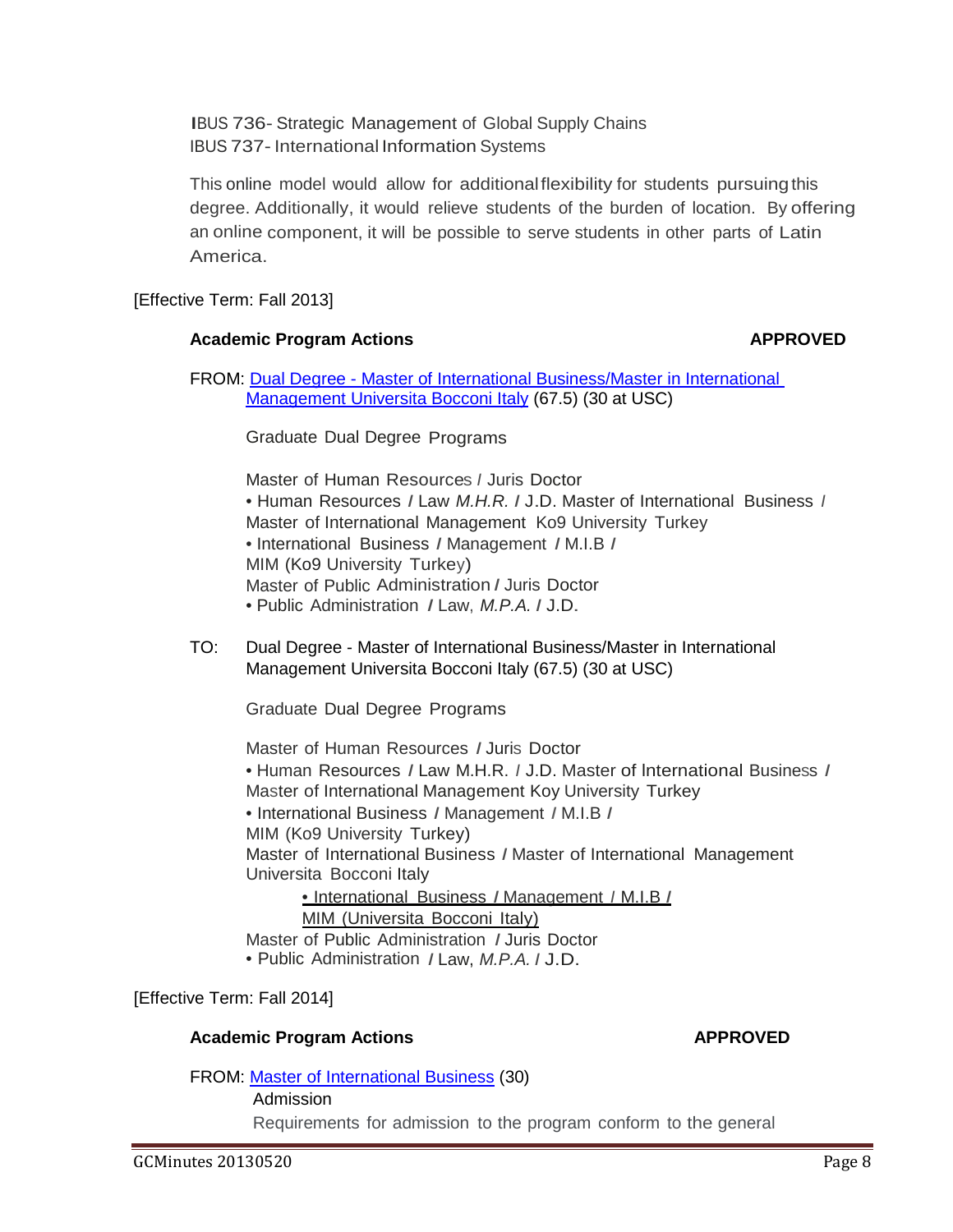regulations of The Graduate School and the accreditation standards of the Association to Advance Collegiate Schools of Business International (AACSB International). Applicants submit the Moore School of Business application, an official transcript of their complete academic record, which must include an undergraduate degree in business with an international business major or emphasis, as well as proficiency in a foreign language and competitive scores on the GMAT or GRE.

International applicants whose native language is not English are also required to submit a satisfactory score on the TOEFL or the IELTS International Academic Course Type 2 Exam. Otherwise - qualified candidates are required to achieve a TOEFL score of at least iBT 100 or 600 paper-based or a score of at least 7.0 on the IELTS exam. The TOEFL is not required of international students who have a degree from an American college or university. Graduates of foreign universities or colleges who have completed an academic program equivalent to a bachelor's degree from a U.S. institution are encouraged to apply for admission.

Please visit the Moore School of Business website for admissions information.

Degree Requirements (30 Hours)

Core Courses (I5 Hours)

IBUS 734 - International Business Negotiations IBUS 705 - Sustaining the Global Enterprise IBUS 706 -Nations States, Regional Networks and Global Markets IBUS 707 - Comparative Institutional Systems POLl 710 - Introduction to International Relations

International Business Electives (6 Hours)

International Studies Electives (6 Hours)

Foreign Policy Elective (3 Hours)

# TO: Master of International Business (MIB) (30)

### Admission

Requirements for admission to the program conform to the general regulations of The Graduate School and the accreditation standards of the Association to Advance Collegiate Schools of Business International (AACSB International). Applicants submit the Moore School of Business application, an official transcript of their complete academic record, which must include an undergraduate degree in business or economics, as well as proficiency in a foreign language and competitive scores on the GMAT or GRE.

International applicants whose native language is not English are also required to submit a satisfactory score on the TOEFL or the IELTS International Academic Course Type 2 Exam. Otherwise-qualified candidates are required to achieve a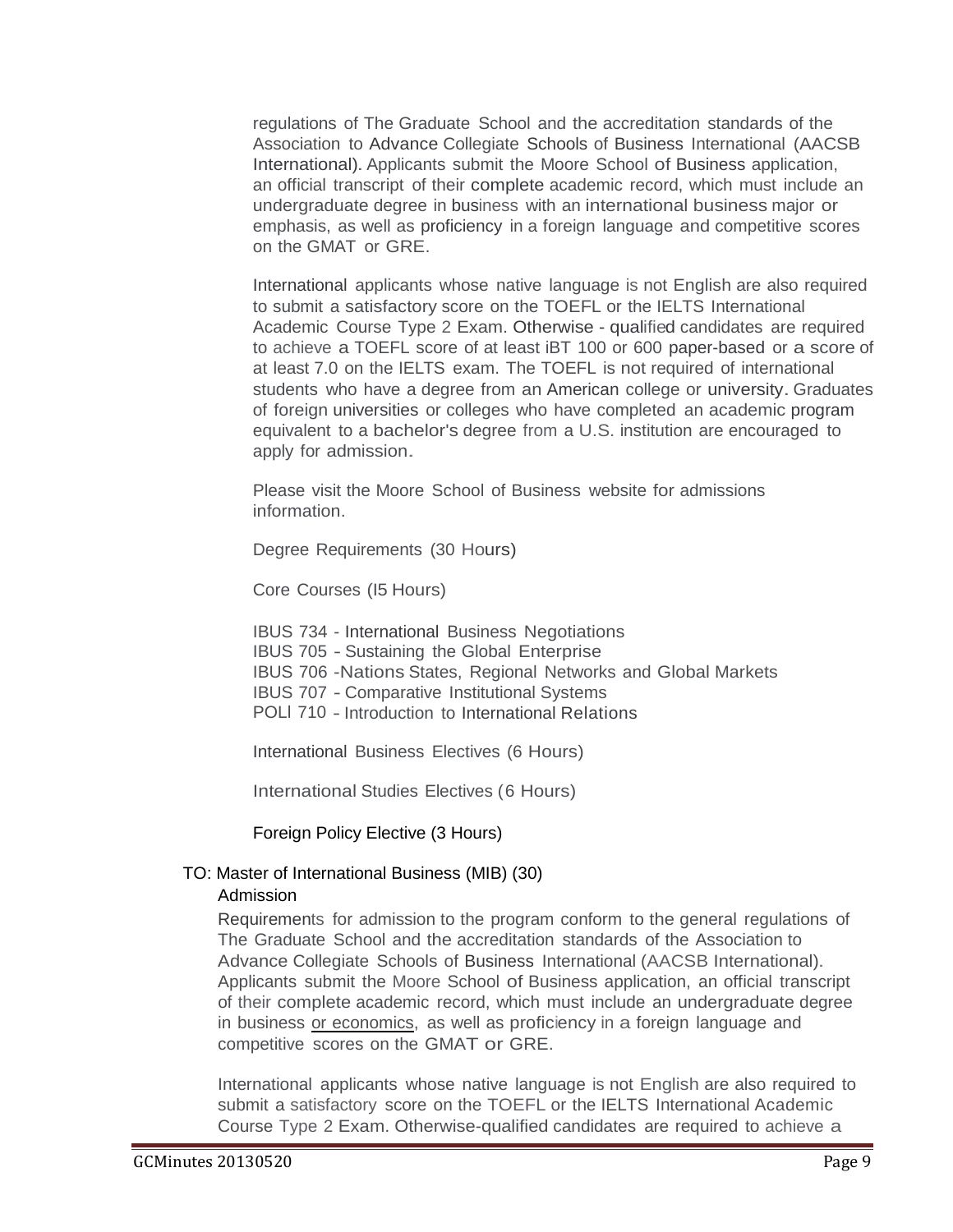TOEFL score of at least iBT 100 or 600 paper-based or a score of at least 7.0 on the IELTS exam. The TOEFL is not required of international students who have a degree from an American college or university. Graduates of foreign universities or colleges who have completed an academic program equivalent to a bachelor's degree from a U.S. institution are encouraged to apply for admission.

Please visit the Moore School of Business website for admissions information.

Degree Requirements (30 Hours)

Core Courses (I5 Hours)

IBUS 734 - International Business Negotiations IBUS 705- Sustaining the Global Enterprise IBUS 706 -Nations States, Regional Networks and Global Markets IBUS 707 - Comparative Institutional Systems POLl 710 - Introduction to International Relations

International Business Electives (6 Hours)

International Affairs Electives (9 Hours)

# [Effective Term: Fall 2014]

# **Course Change Proposal <b>APPROVED APPROVED**

FROM[:FINA 761 Advanced Financial Management](http://gradschool.sc.edu/facstaff/gradcouncil/2012/CCP%20FINA%20761%20Advanced%20Financial%20Management_Redacted.pdf) (3) Advanced study of problems involved in the financial management of economic organizations.

[Corequisites/Prerequisites: IBUS 711]

TO: FINA 761 Advanced Financial Management (3) Advanced study of problems involved in the financial management of economic organizations.

[Prerequisites/Corequisites: DMSB 715 or FINA 760]

[Effective Term: Fall 2014]

# 12. **Report of the Grievances, Appeals and Petitions Committee**

(Erik Drasgow)

Closed session.

Return to open session and voting.

There was a unanimous vote to request more information on both issues presented.

# 13. **Other Committee Reports**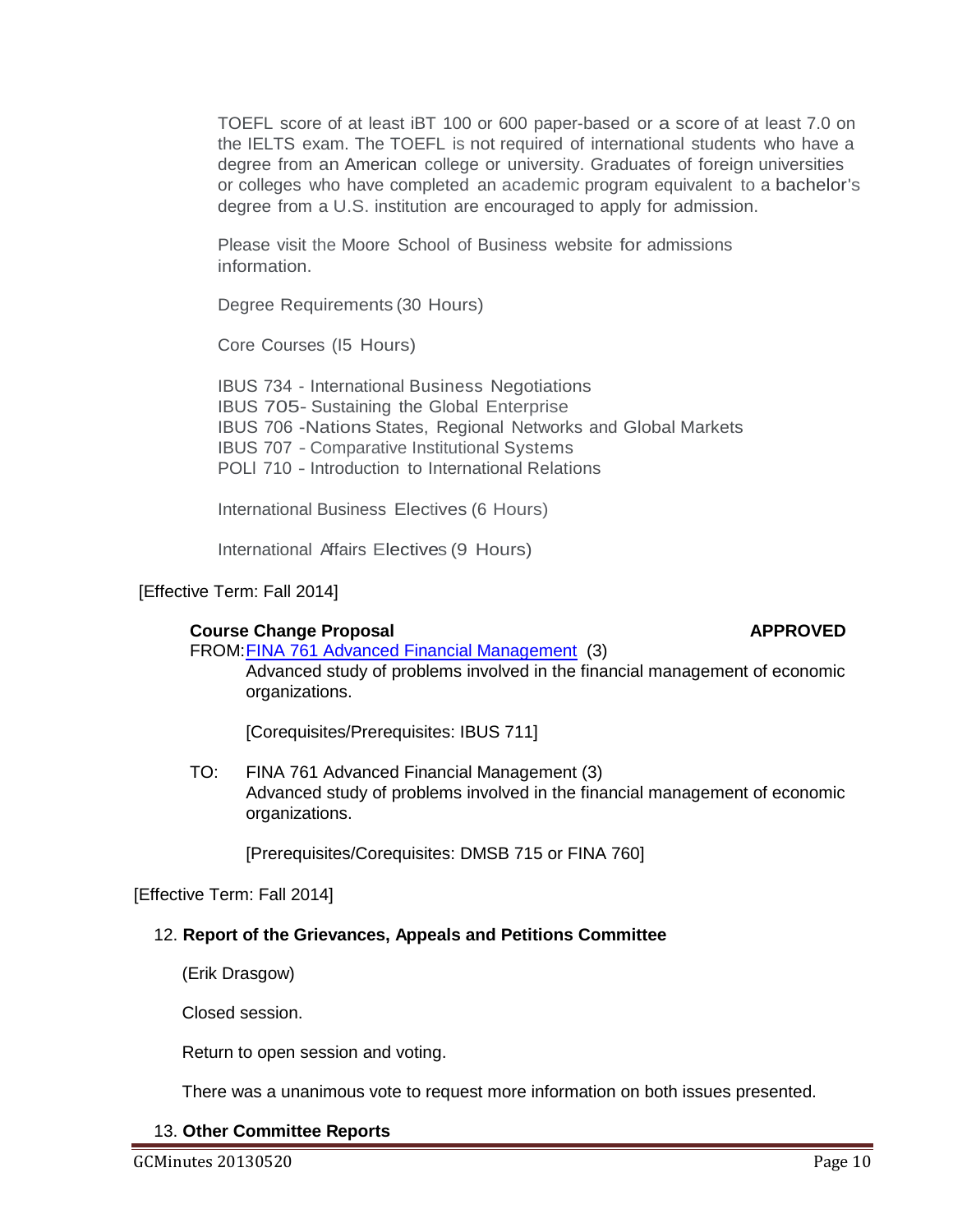## 14**. Old Business**

#### 15. **New Business**

Dr. Mitchell mentioned that after three years of service, the outgoing members of Graduate Council were recognized and thanked for their service.

Dr. Mitchell mentioned that there is an opportunity for nominations for new members. The Graduate Council policy suggests that if there more nominees than offices to fill, a ballot is required. If there are fewer, then the Council can vote by proclamation. Currently, there are eight spaces available. Currently, there are five nominees who have agreed to serve leaving two open positions.

The nominees are:

Alexander Beecroft, Languages, Literatures and Cultures Matt Brown, Sport and Entertainment Management Nancy Brown, Social Work Julia Lopez-Robertson, Education Elena Osokina, History

The Council voted unanimously to elect these new members to Graduate Council. The GSA representative, Brittany Walter, was elected by the entire Graduate Student body.

Dr. Elfenbein presented a '2012-13 Grad School at a Glance' fact sheet illustrating demographic statistics on the graduate population at the University of South Carolina. This information is also published on the Graduate School website.

### 16. **Good of the Order**

Dr. Elfenbein commended Dale Moore for this service as the Ombudsman for the Graduate School. She mentioned that his efforts have lessened the responsibilities and workload of the Graduate Council in review of graduate grievance issues.

Dale Moore commended Danielle Schoffman for her assistance during the May Commencement. He mentioned that her leadership in procedure made the graduate commencement ceremony an orderly and uneventful one.

### 17. **Adjournment**

The meeting adjourned at 2:45 PM.

### **Murray Mitchell, Secretary**

cc: President Harris Pastides Vice Provost & Dean of Graduate Studies Lacy Ford Provost Michael Amiridis Deans Department Chairs Graduate Directors Aaron Marterer, University Registrar